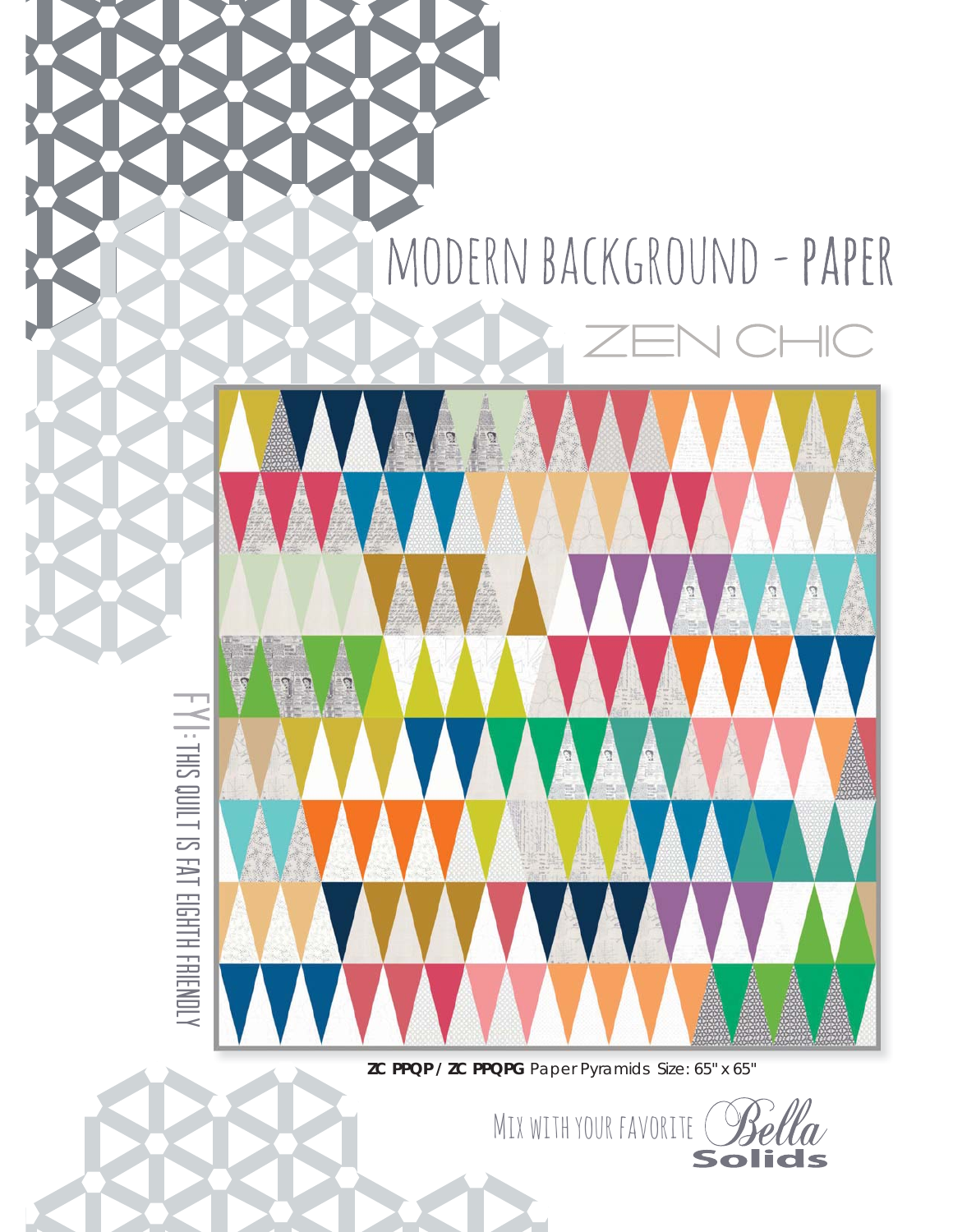## moda

## modafabrics.com **August Delivery**



PAPER and (coming soon) INK are two siblings display the distinct style of Zen Chic: spare, clean, and modern. Both are background fabrics with all the features that make them such essential quilt companions. PAPER is an assortment of light fabrics in hues of white, cream, and linen, while the upcoming line INK will cover the need for a dark palette with black, graphite, and gray tones. Make sure to see your sales rep in May to check out INK!

Do what you love.

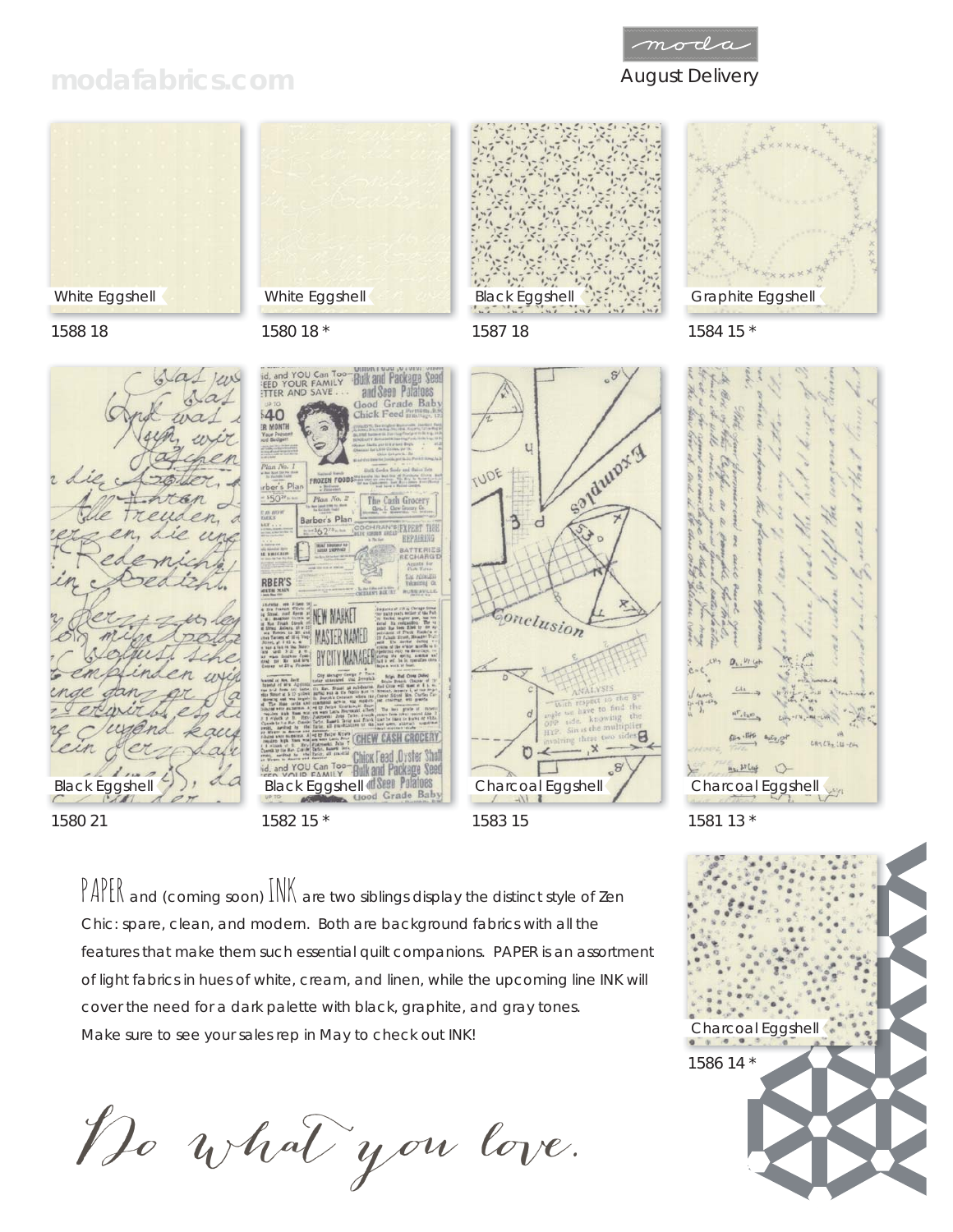1585 15 \*

Steel Eggshell



1580 12 \*



1581 11 \*

1587 15

August Delivery

moda

1583 11 \*